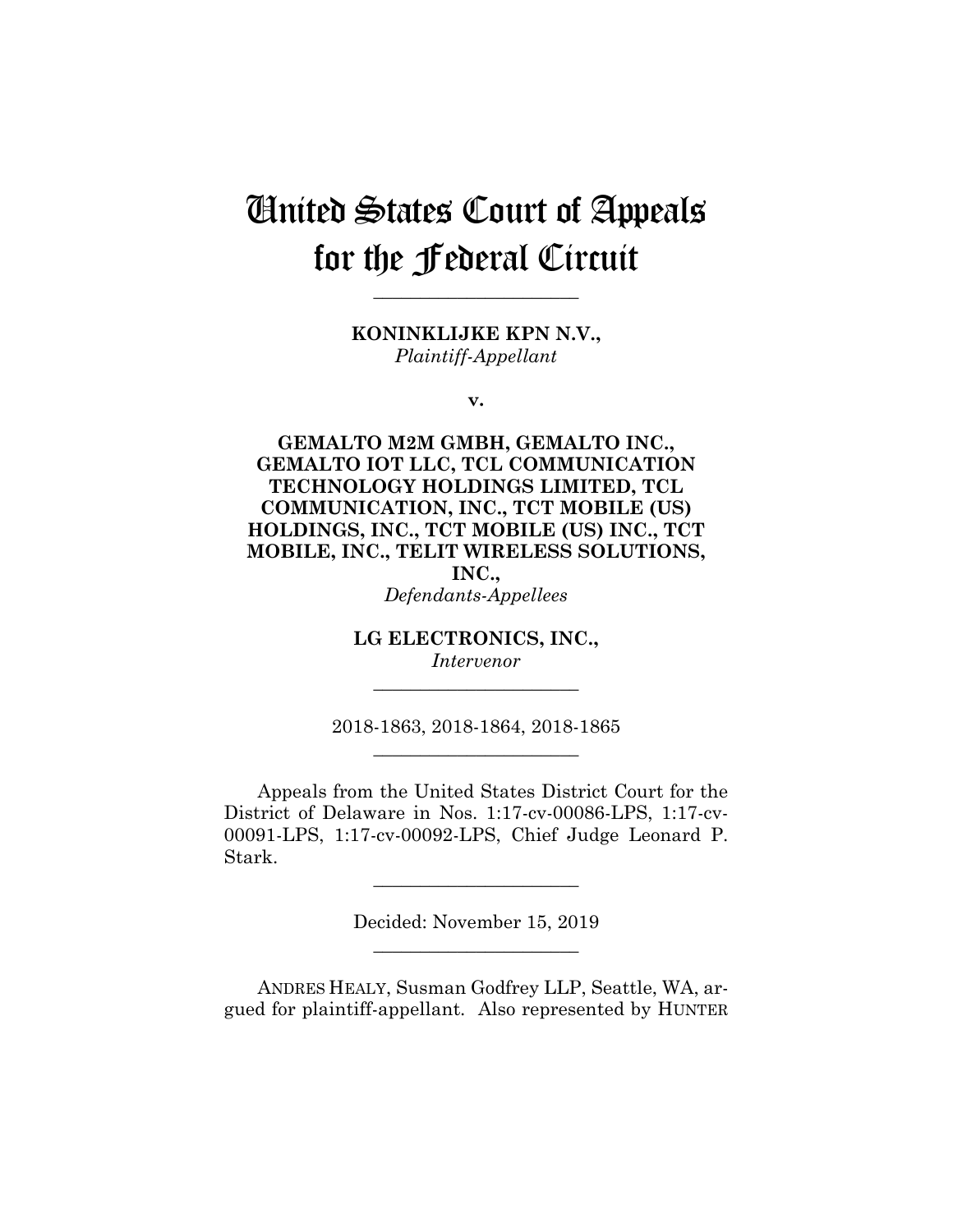VANCE, ALEXANDRA GISELLE WHITE, Houston, TX; LAWRENCE PERLEY COGSWELL, III, Hamilton, Brook, Smith & Reynolds, PC, Boston, MA; TIMOTHY JOSEPH MEAGHER, Concord, MA.

 BRIAN ROSENTHAL, Gibson, Dunn & Crutcher LLP, New York, NY, argued for all defendants-appellees and intervenor. Defendants-appellees Gemalto M2M GmbH, Gemalto Inc., Gemalto IOT LLC, also represented by BRIAN ANDREA, Washington, DC.

 WILLIAM R. PETERSON, Morgan, Lewis & Bockius LLP, Houston, TX, for defendants-appellees TCL Communication Technology Holdings Limited, TCL Communication, Inc., TCT Mobile (US) Holdings, Inc., TCT Mobile (US) Inc., TCT Mobile, Inc. Also represented by JULIE S. GOLDEMBERG, Philadelphia, PA; BRADFORD CANGRO, HANG ZHENG, Washington, DC.

 DAVID A. LOEWENSTEIN, Pearl Cohen Zedek Latzer LLP, New York, NY, for defendant-appellee Telit Wireless Solutions, Inc. Also represented by CLYDE SHUMAN, GUY YONAY.

 CARTER GLASGOW PHILLIPS, Sidley Austin LLP, Washington, DC, for intervenor. Also represented by RYAN C. MORRIS; PETER H. KANG, Palo Alto, CA.

 $\mathcal{L}_\text{max}$  and  $\mathcal{L}_\text{max}$  and  $\mathcal{L}_\text{max}$  and  $\mathcal{L}_\text{max}$ 

## Before DYK, CHEN, and STOLL, *Circuit Judges.*

#### CHEN, *Circuit Judge*.

Plaintiff-Appellant Koninklijke KPN N.V. (KPN) owns U.S. Patent No. 6,212,662 ('662 patent). KPN sued Gemalto M2M GmbH, Gemalto Inc., Gemalto IOT LLC, TCL Communication Technology Holdings Limited, TCL Communication, Inc., TCT Mobile, Inc., TCT Mobile (US) Inc., TCT Mobile (US) Holdings, Inc., and Telit Wireless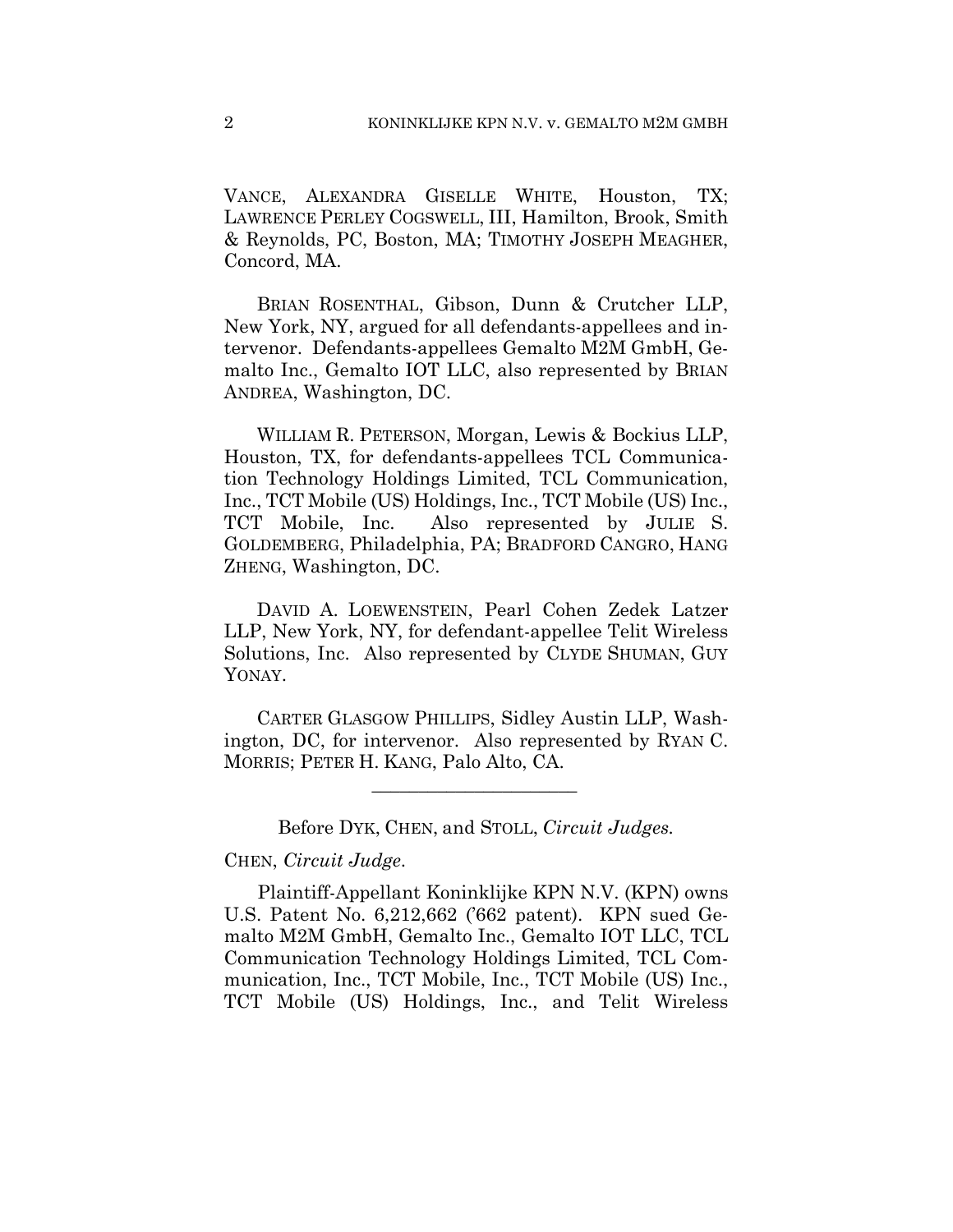Solutions, Inc. (collectively "Appellees") for infringement of the '662 patent in the United States District Court for the District of Delaware. Appellees moved for judgment on the pleadings under Federal Rule of Civil Procedure 12(c) alleging that all four claims (claims 1–4) of the '662 patent were ineligible under 35 U.S.C. § 101. The district court granted Appellees' motion with respect to all four claims, concluding that the claims recite no more than mere abstract data manipulation operations, such as "reordering data and generating additional data." J.A. 23. On appeal, KPN only challenges the district court's ineligibility decision with respect to dependent claims 2–4. As to these appealed claims, we reverse. Rather than being merely directed to the abstract idea of data manipulation, these claims are directed to an improved check data generating device that enables a data transmission error detection system to detect a specific type of error that prior art systems could not.

In data transmission systems, it is common to generate something called "check data" to check whether data was accurately transmitted over a communications channel. Check data is generated based on the original data and thus serves as a shorthand representation of a particular block of data. By comparing the check data generated at both ends of the communication channel, error detection systems may be able to infer whether errors occurred during transmission. For example, if the check data from both ends match, the system infers that the content of the received data block is the same as what was transmitted and thus concludes that no errors occurred during transport.

But, as the '662 patent recognizes, matching check data is not always a reliable indicator of accurate data transmissions. According to the patent, certain generating functions coincidentally produce the same check data for a corrupted data block and an uncorrupted data block. When this happens, the check data is functionally defective, because the system will mistakenly believe that there were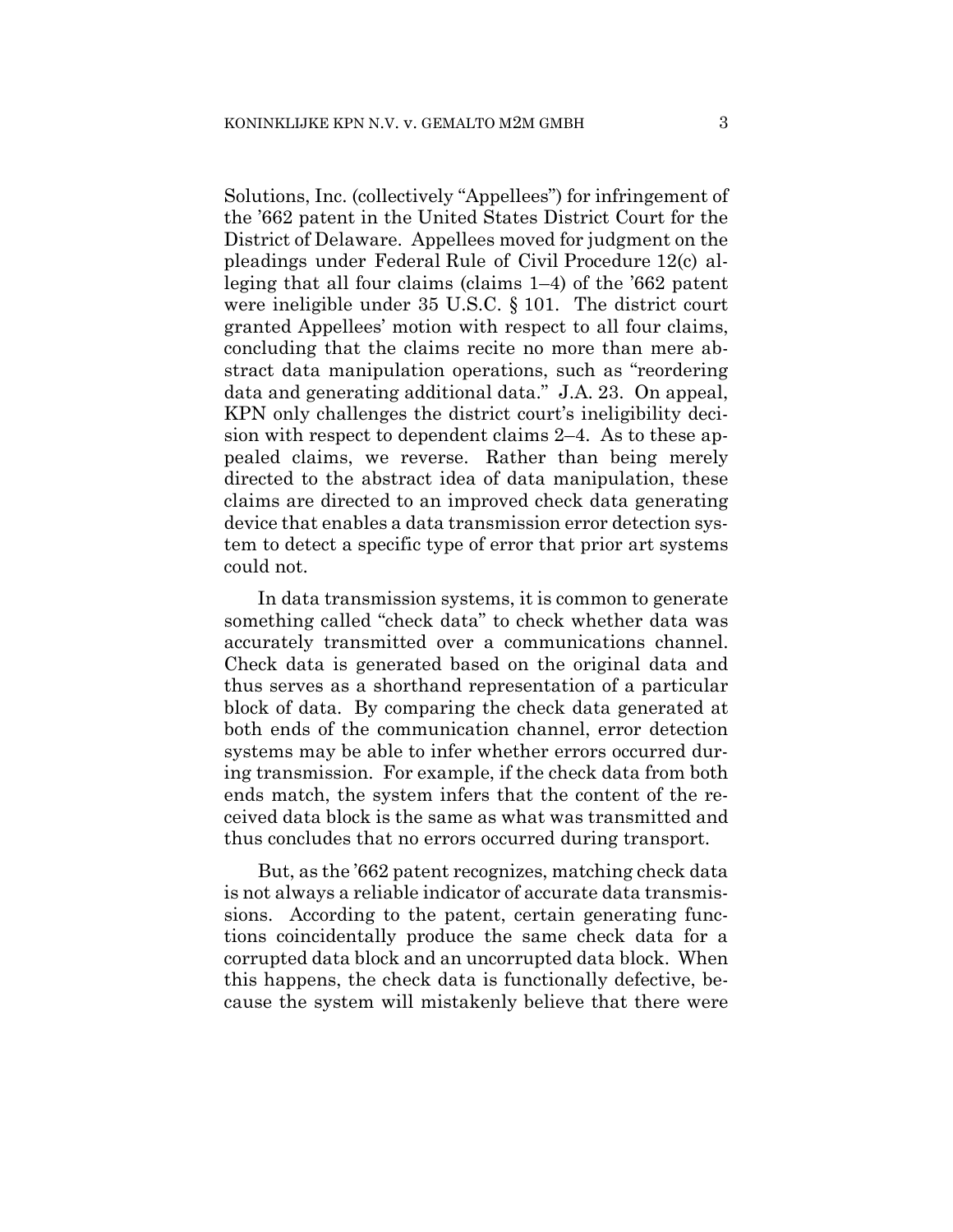no errors in the data transmission. The problem of defective check data is aggravated for a particular type of persistent error, i.e., "systematic error," that repeats across data blocks in the same way. According to the '662 patent, prior art error detection systems were unable to reliably detect systematic errors. Once the prior art system generated defective check data for an initial data block with a given systematic error, the system would continue to generate defective check data for subsequent data blocks with the same systematic error, thus allowing these types of errors to persist in the system.

The '662 patent solves this problem by varying the way check data is generated by varying the permutation applied to different data blocks. Varying the permutation for each data block reduces the chances that the same systematic error will produce the same defective check data across different data blocks. Claims 2–4 thus replace the prior art check data generator with an improved, dynamic check data generator that enables increased detection of systematic errors that recur across a series of transmitted data blocks. As with other claims we have found to be patenteligible in prior cases, the appealed claims represent a nonabstract improvement in the functionality of an existing technological process and not simply an abstract idea of manipulating data. Accordingly, we reverse the district court's grant of Appellees' Rule 12(c) motion that claims 2– 4 are ineligible on the pleadings.

## TECHNOLOGY BACKGROUND

In order to physically transmit information over the air from a transmitter to a receiver, that information is encoded as a series of electromagnetic pulses representing "0s" and "1s" of binary code, packaged into a series of individual data blocks. As the information travels through the air, different types of environmental factors may impact the transmission of data in different ways. Whereas variable changes in the environment may cause random errors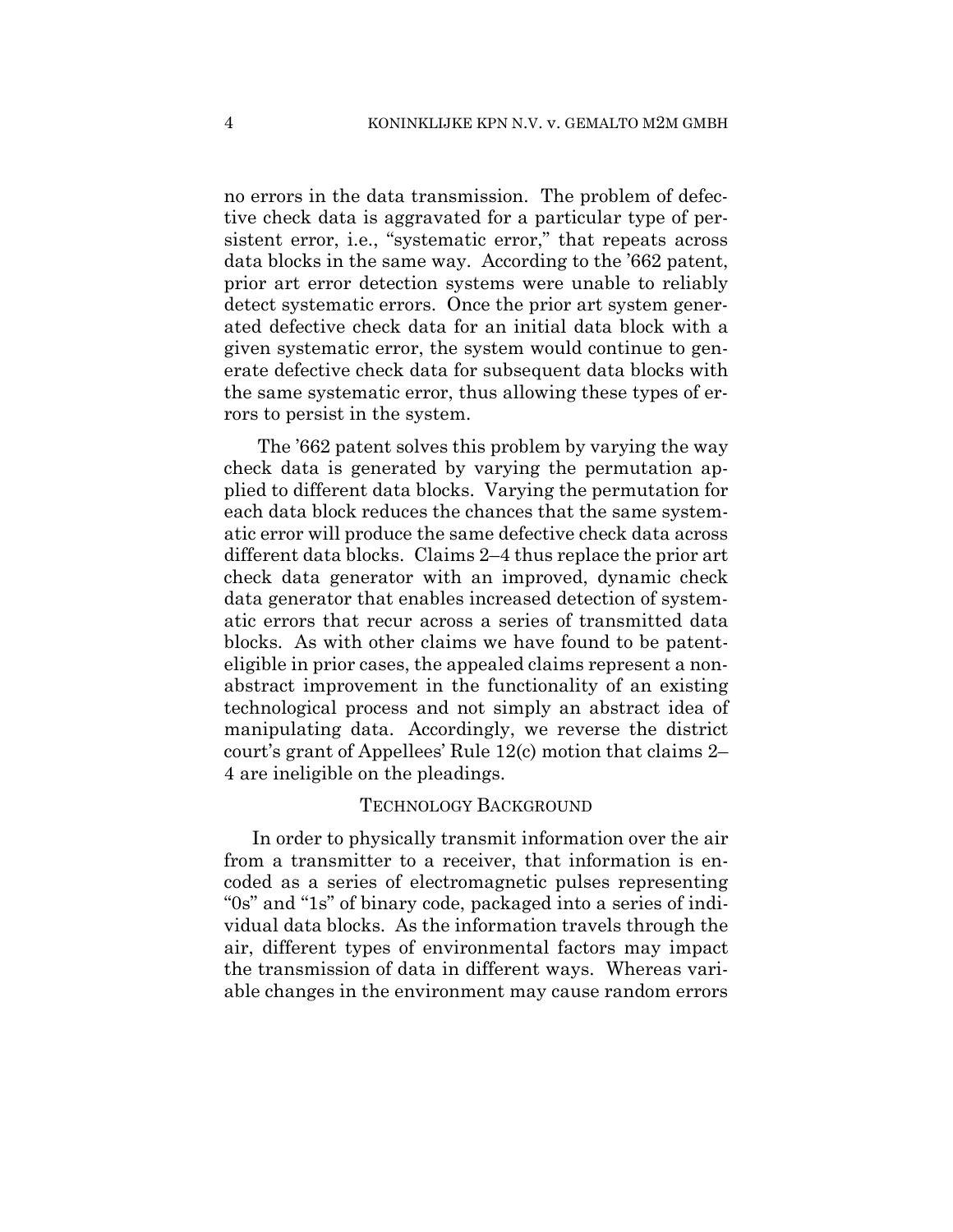to appear in different data blocks, persistent properties in the environment, such as an "interference signal with a certain frequency" or "equipment error," may cause certain errors to repeat themselves across each data block in the same way. '662 patent at col. 1, ll. 48–52. This type of persistent error, called a "systematic error," is the focus of the '662 patent.

## A. Prior Art Check Data Generators

Conventional prior art systems detected errors in data transmissions by generating something called "check data" (or "supplementary data"). *Id.* at col. 1, ll. 10–46, col. 3, ll. 32–33. Check data is a short piece of information that is generated from the original data using a generating function. *Id.* at col. 1, ll. 55–56, col. 2, ll. 31–34. As such, check data effectively serves as a short-hand representation of the content of the original data prior to transmission. During a data transmission, check data is attached to the original data of each data block as a "redundant" piece of information to enable the detection of transmission errors by the receiver. *Id.* at col. 1, ll. 34–37. Since a receiver cannot easily tell whether a received transmission has been corrupted by looking at the data directly, it uses the appended check data as a reference point for determining whether errors were introduced during transport. *See id.*  at col. 1, ll. 37–46. To do so, the receiver compares the appended check data generated based on the original data (which we refer to as "d1") with the check data generated based on the received transmission (which we refer to as "d2"). *Id.* at col. 3, ll. 39–41. If check data d1 does not match check data d2, the receiver infers that the data used to generate check data d2 has changed during transmission from the uncorrupted data used to generate check data d1. *Id.* at col. 3, ll. 43–46. This means that errors were introduced into the original data during transmission. *Id.* However, if check data d1 matches check data d2, the system infers that there were no errors. *Id.* at col. 3, ll. 41–43.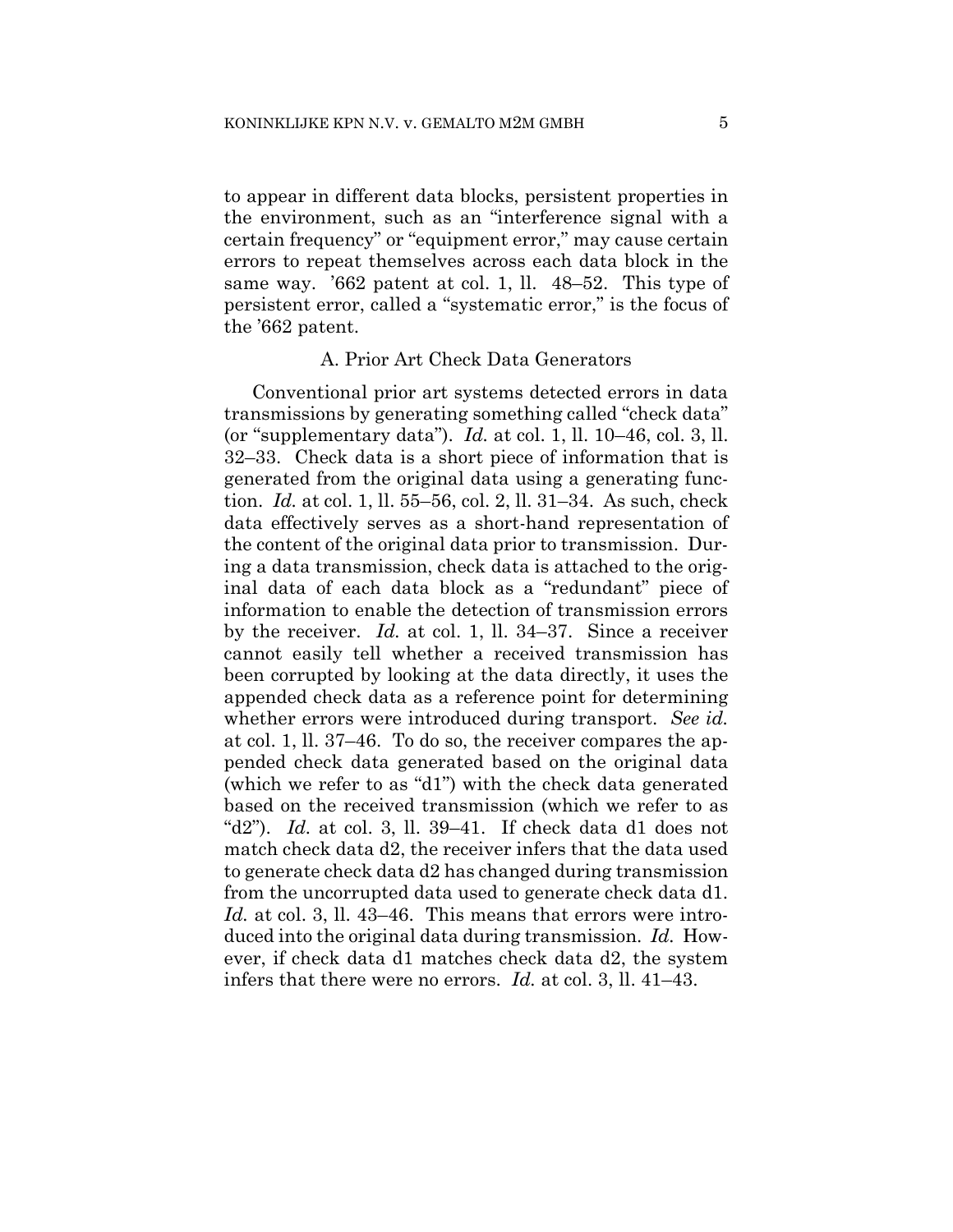But a match in check data does not necessarily mean that the original data was accurately transmitted. As noted by the '662 patent, "there is always a probability that erroneous data are considered to be correct data because the [check] data may be correct by coincidence." *Id.* at col. 1, ll. 52–55. That is because check data is "restricted in length and therefore a finite number of [check] data can be distinguished." *Id.* at col. 1, ll. 55–57. As a result, the same check data may be generated for a transmission with errors and another transmission without. This problem of defective check data is aggravated for a particular type of error called a "systematic error." Unlike random errors, systematic errors are "errors that repeat themselves" due to a persistent property in the channel, such as an "interference signal with a certain frequency" or "equipment error." *Id.*  at col. 1, ll. 48–52. According to the '662 patent, prior art methods did not reliably detect systematic errors, which "may result in all decompressed data becoming unusable." *Id.* at col. 1, ll. 47–48, col. 2, ll. 12–16.

# B. Solution of the '662 Patent

The inventors of the '662 patent recognized that the reason why systematic errors were able to persist undetected was because the prior art used the same, or "fixed," generating function to process every block of data. *Id.* at col. 2, ll. 48–50. If a fixed generating function produced defective check data for a transmission that was corrupted with a given systematic error (e.g., first and fourth bit is erroneous in every data transmission), that fixed generating function would likely continue to produce the same defective check data every time that systematic error appeared. As a result, a "[systematic] error once not recognized as such, [wa]s continually not detected." *Id.* at col. 1, ll. 57–59.

To solve the problem of undetected systematic errors in the prior art systems, the inventors of the '662 patent developed a method that varies the way check data is generated from time to time so that the same defective check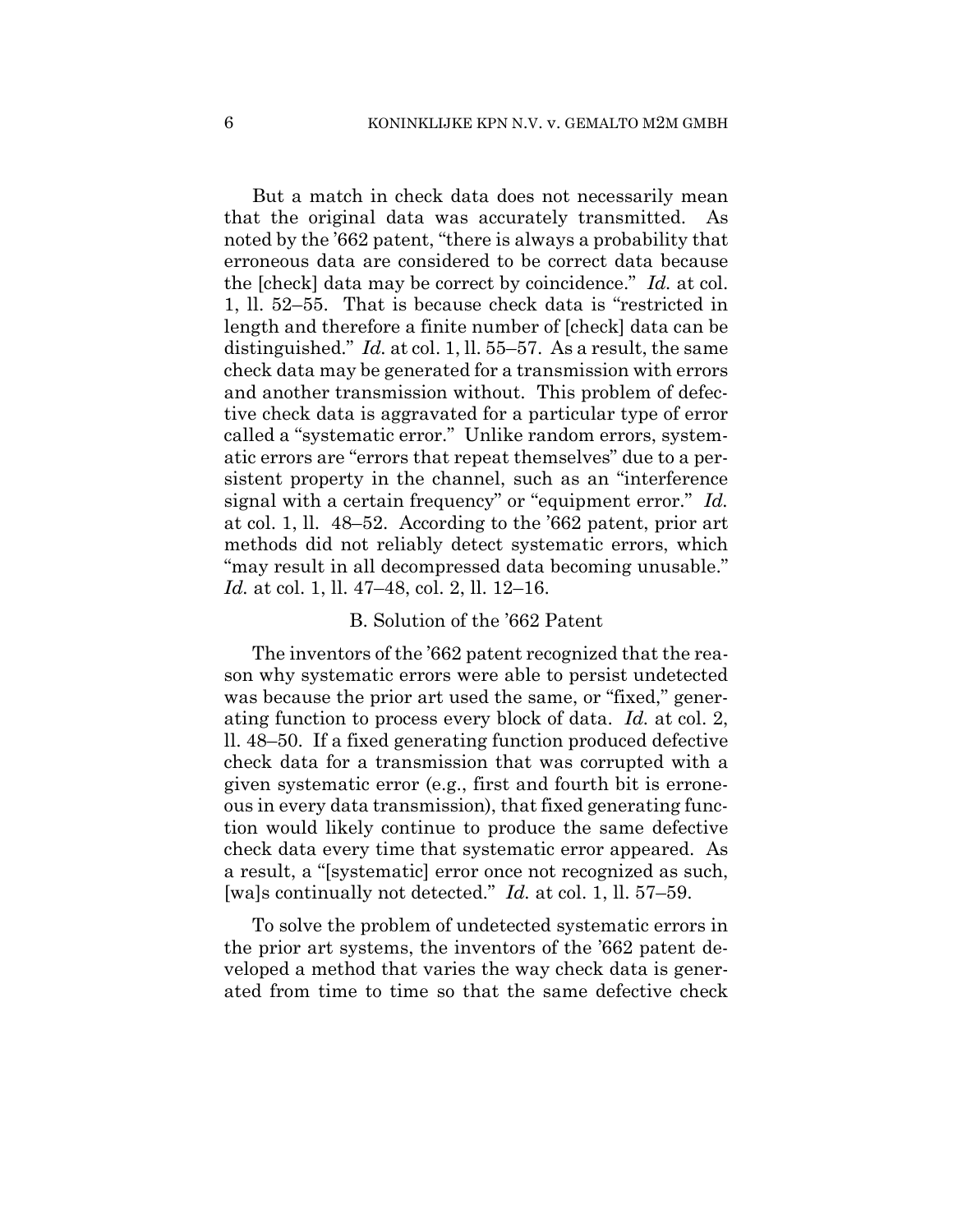data does not continue to be produced for the same type of persistent systematic error. *Id.* at col. 2, ll. 42–47. This way, "a variable checking function can almost always prevent the non-detection of repetitive errors." *Id.* at col. 2, ll. 51–53.

The '662 patent discusses different ways of varying the way check data is generated to achieve this increased detection capability. One way is by varying the generating function used to produce the check data. For example, "[i]t is possible to vary the function completely for every n bits" by "loading a new algorithm (function f)." *Id.* at col. 4, ll. 56–57. Another way to vary the generated check data is to vary the original data before it is fed into the generating device. The '662 patent discusses different ways to accomplish this. In one embodiment, a "random number generator" is used that "adds random numbers to the user data." *Id.* at col. 3, l. 66 – col. 4, l. 2. In another embodiment, the original data is varied through "permutation," which "interchange[s] the bit position in a data block." *Id.* at col. 5, ll. 60–61. One example of a permutation may involve the following: "bit 1 to position 2, bit 2 to position 4, bit 3 to position 1 and bit 4 to position 3." *Id.* at col. 5, ll. 60–63. Based on this permutation, a data block of "1100" would transform into "0101."

The appealed claims are limited to this last embodiment. Given that they all incorporate independent claim 1, all four claims of the '662 patent are reproduced below.

1. A device for producing error checking based on original data provided in blocks with each block having plural bits in a particular ordered sequence, comprising:

a generating device configured to generate check data; and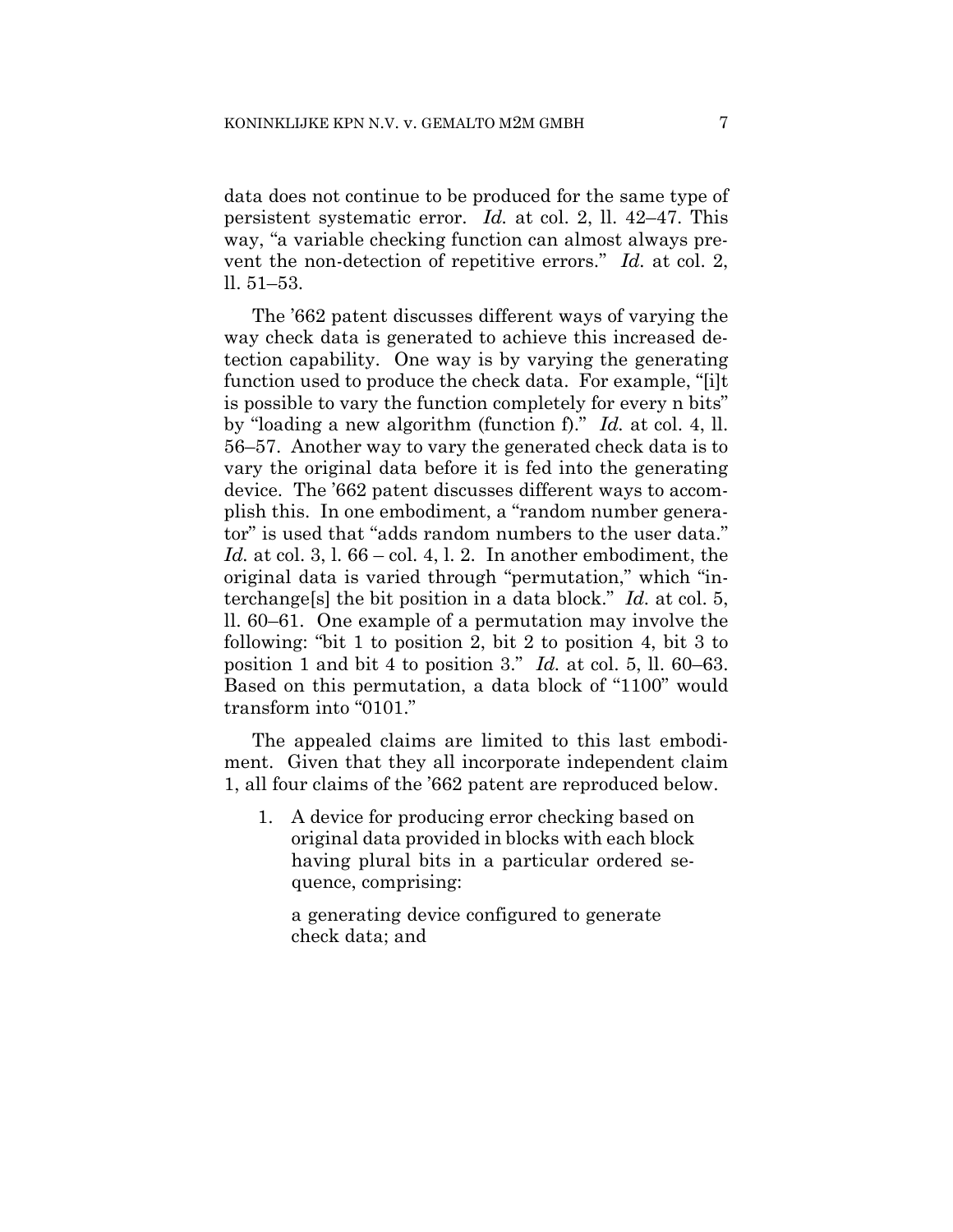a varying device configured to vary original data prior to supplying said original data to the generating device as varied data;

wherein said varying device includes a permutating device configured to perform a permutation of bit position relative to said particular ordered sequence for at least some of the bits in each of said blocks making up said original data without reordering any blocks of original data.

- 2. The device according to claim 1, wherein the varying device is further configured to *modify* the permutation *in time*.
- 3. The device according to claim 2, wherein the varying is further configured to modify the permutation based on the original data.
- 4. The device according to claim 3, wherein the permutating device includes a table in which subsequent permutations are stored.

## *Id.* at claims 1–4 (emphases added).

As recited above, the device of claim 2 varies the way check data is generated by applying a different *permutation* to different data blocks. Claim 3, which depends from claim 2, further recites how the permutation is modified (i.e., "based on the original data"). Claim 4, which depends from claim 3, even further specifies that different permutations are stored in a table. By varying the original data supplied to the check data generator in different ways, the device of the appealed claims significantly decreases the likelihood that defective check data will be generated for successive data blocks such that a given systematic error would continue to escape detection. *See id.* at col. 2, ll. 42– 47.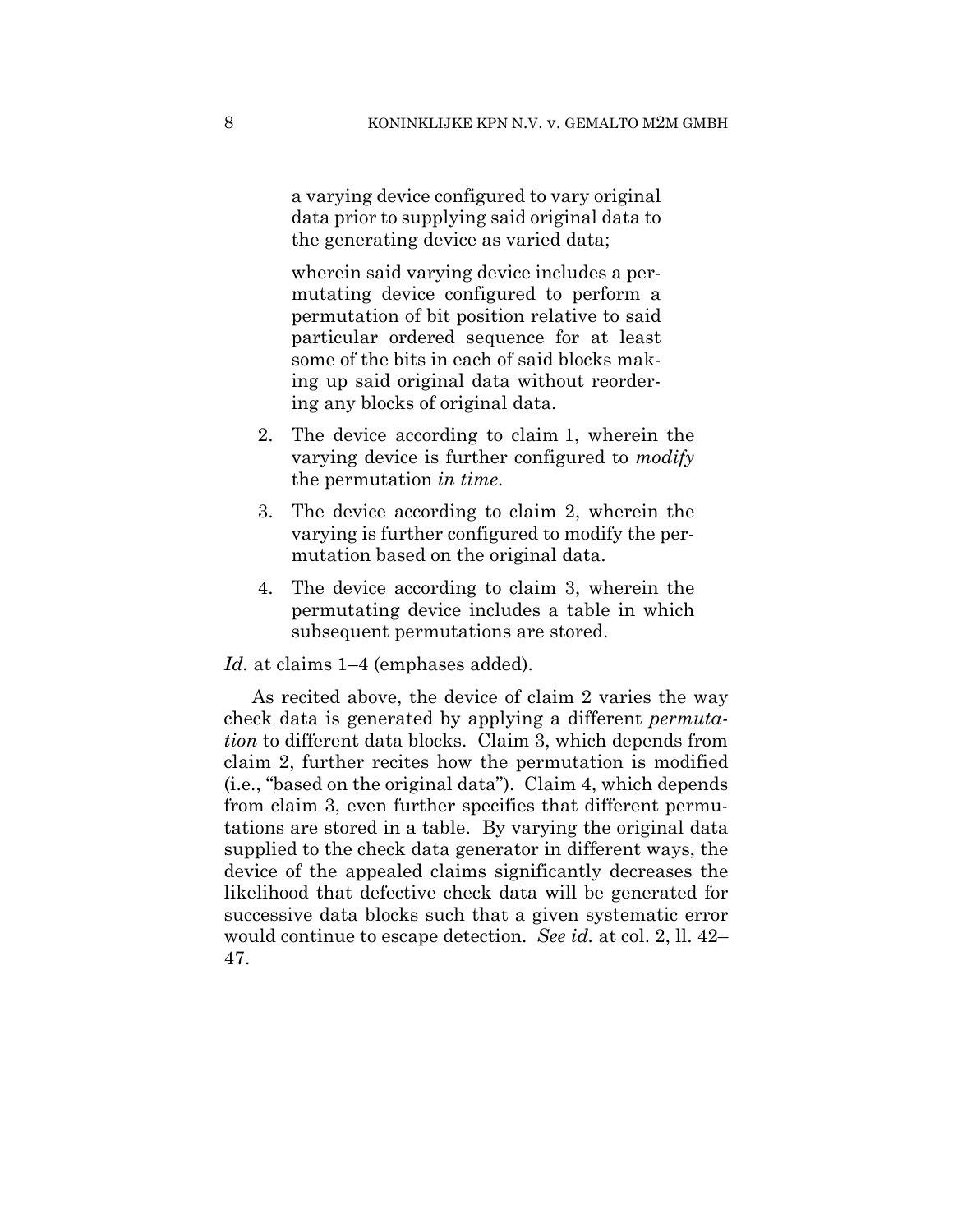## DISTRICT COURT'S INELIGIBILITY DECISION

The district court granted Appellees' motion for judgment on the pleadings under Rule 12(c) alleging that all four claims (claims 1–4) of the '662 patent are ineligible under § 101. J.A. 9. Applying the two-step framework laid out in *Alice Corp. v. CLS Bank International*, 573 U.S. 208 (2014), the district court found all claims of the '662 patent to be ineligible because they are directed to an abstract idea and contain no saving inventive concept. Though KPN now appeals the ineligibility decision only for dependent claims 2–4, the focus of the district court's analysis was on independent claim 1.

At step one of *Alice*, the district court found that the claims were directed to the "abstract idea of reordering data and generating additional data," likening the asserted claims to data manipulation claims found ineligible in *Two-Way Media Ltd. v. Comcast Cable Communications, LLC*, 874 F.3d 1329 (Fed. Cir. 2017), *RecogniCorp, LLC v. Nintendo Co.*, 855 F.3d 1322 (Fed. Cir. 2017), *Intellectual Ventures I LLC v. Capital One Financial Corp.*, 850 F.3d 1332 (Fed. Cir. 2017) ("*Intellectual Ventures*"), and *Digitech Image Technologies, LLC v. Electronics for Imaging, Inc.*, 758 F.3d 1344 (Fed. Cir. 2014).J.A. 23. Based on these cases, the district court explained that the claims of the '662 patent are abstract because they do "not say how data is reordered, how to use reordered data, how to generate additional data, how to use additional data, or even that any data is transmitted." J.A. 8. The district court repeated a similar concern for the dependent claims, explaining that they do "not say how the permutations are modified in time or modified based on the data." J.A. 24.

At step two of *Alice*, the district court entertained the possibility that patent-eligible subject matter is recited in the specification, but ultimately concluded that the claims are ineligible because KPN's "purported inventive concept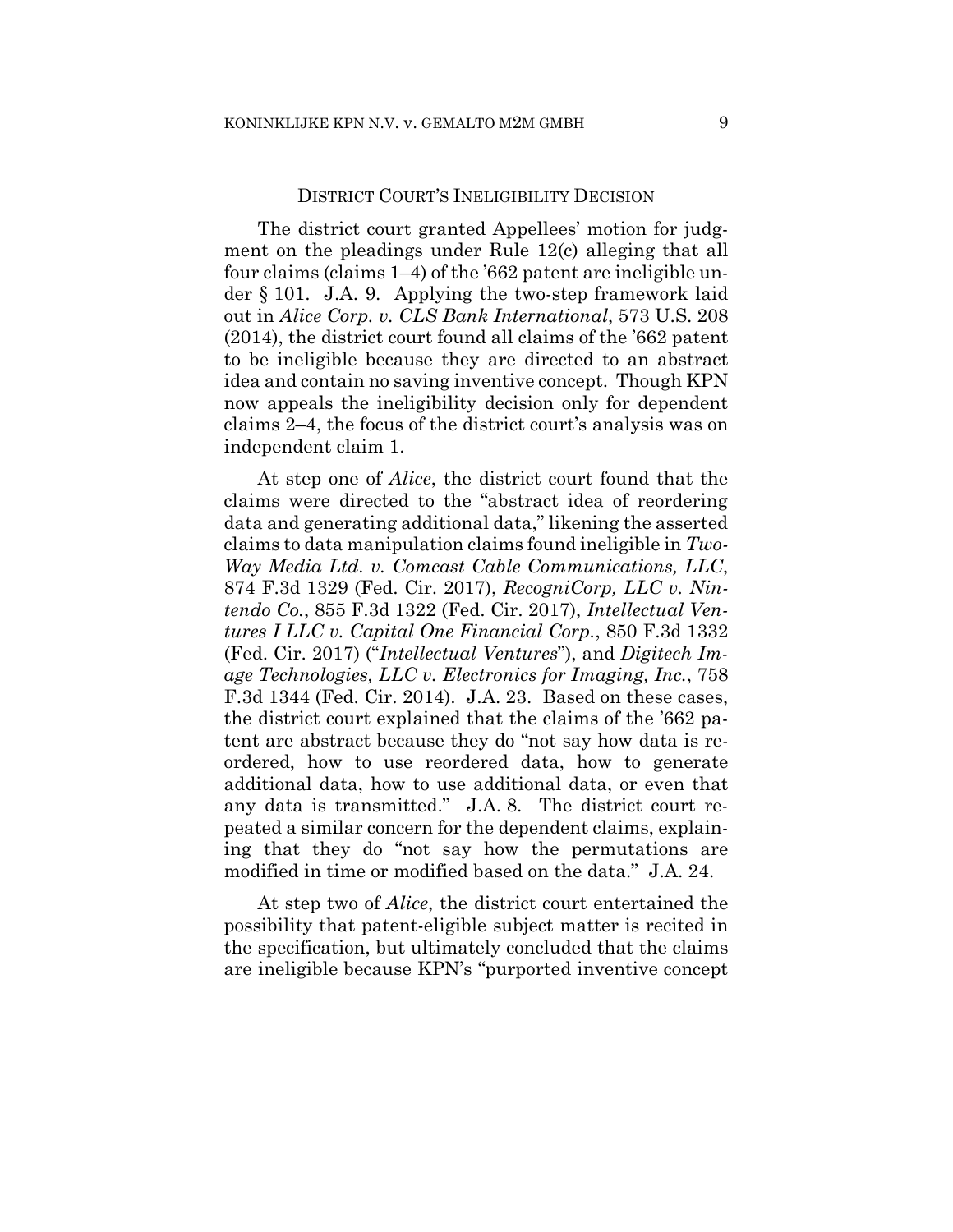[was] *not captured in the claims*." J.A. 26–27 (emphasis in original).

KPN timely appealed the district court's ineligibility decision with respect to dependent claims 2–4, not independent claim 1.1 We have jurisdiction under 28 U.S.C.  $§ 1295(a)(1).$ 

#### STANDARD OF REVIEW

We review the district court's grant of judgment on the pleadings under Rule 12(c) by following the procedural law of the regional circuit. *Allergan, Inc. v. Athena Cosmetics, Inc.*, 640 F.3d 1377, 1380 (Fed. Cir. 2011). Under Third Circuit law, we have "plenary review" of the district court's order dismissing KPN's claims pursuant to Rule 12. *Green v. Fund Asset Mgmt., L.P.*, 245 F.3d 214, 220 (3d Cir. 2001). Under this standard, we must "view the facts presented in the pleadings and the inferences to be drawn therefrom in the light most favorable to the . . . non-moving party" (KPN) and "affirm the [d]istrict [c]ourt's judgment only if the plaintiffs would not be entitled to relief under any set of facts that could be proved." *Id.*

Patent eligibility under § 101 is a question of law that may contain underlying issues of fact. *Interval Licensing LLC v. AOL, Inc.*, 896 F.3d 1335, 1342 (Fed. Cir. 2018) (citing *Berkheimer v. HP Inc.*, 881 F.3d 1360, 1365 (Fed. Cir. 2018)). We review an ultimate conclusion on patent eligibility de novo. *Id.*

#### **DISCUSSION**

Section 101 defines patent-eligible subject matter as "any new and useful process, machine, manufacture, or composition of matter, or any new and useful improvement

1

<sup>1</sup> KPN states that it "statutorily disclaimed Claim 1 for reasons unrelated to this appeal." Appellant's Br. at 15 n.5.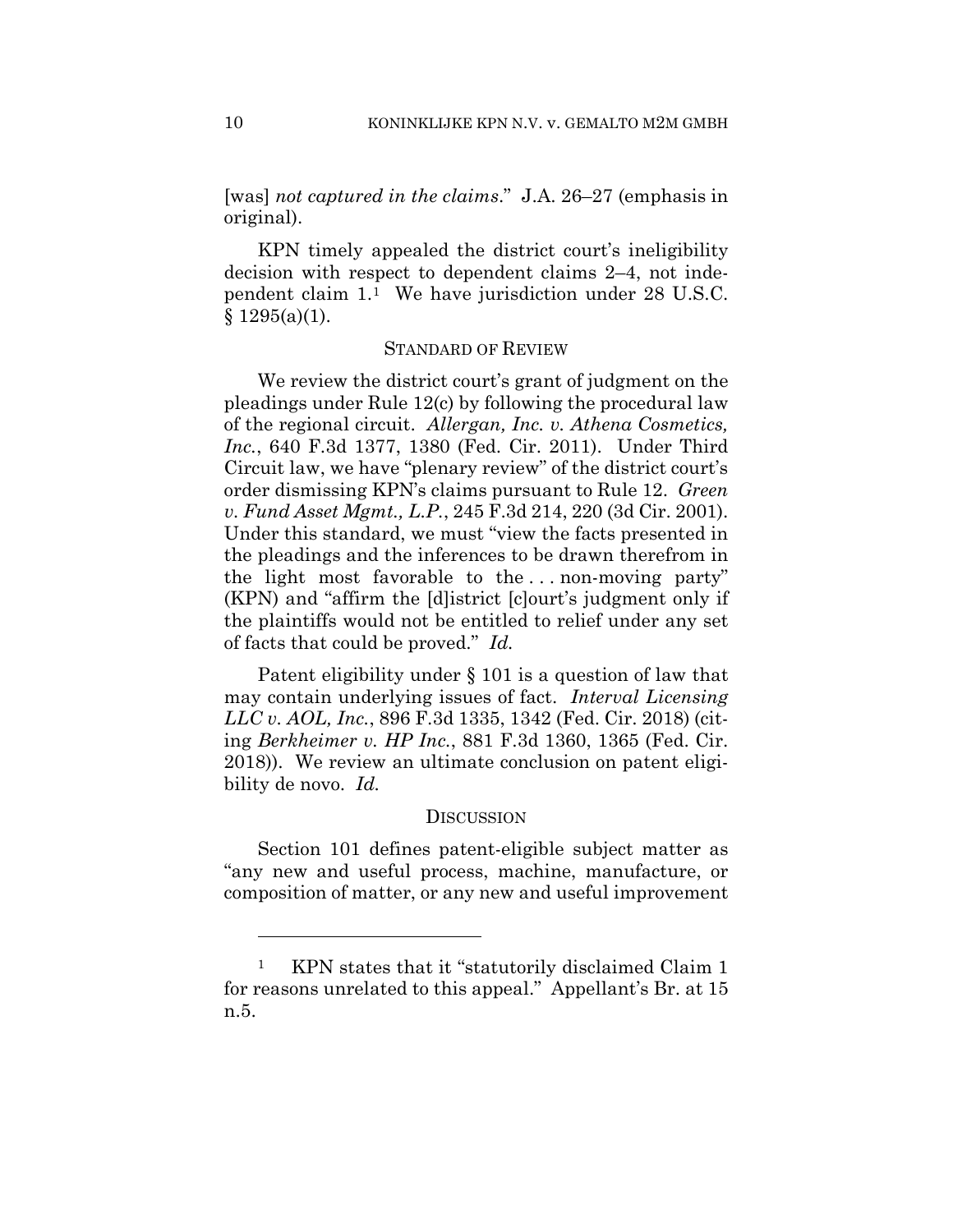thereof." 35 U.S.C. § 101. Laws of nature, natural phenomena, and abstract ideas, however, are not patentable. *Mayo Collaborative Servs. v. Prometheus Labs., Inc.*, 566 U.S. 66, 70–71 (2012). These categories of subject matter have been excluded from patent-eligibility because they represent "the basic tools of scientific and technological work." *Ass'n for Molecular Pathology v. Myriad Genetics, Inc.*, 569 U.S. 576, 589 (2013). The "concern that drives this exclusionary principle [is] one of pre-emption." *Alice*, 573 U.S. at 216. To determine whether claimed subject matter is patent-eligible, we apply the two-step framework explained in *Alice*, *id.* at 218. First, we "determine whether the claims at issue are directed to a patent-ineligible concept" such as an abstract idea. *Id.* Second, if so, we "examine the elements of the claim to determine whether it contains an 'inventive concept' sufficient to 'transform' the claimed abstract idea into a patent-eligible application." *Id.* at 221 (quoting *Mayo*, 566 U.S. at 72, 80).

At step one of the *Alice* framework, we "look at the focus of the claimed advance over the prior art to determine if the claim's character as a whole is directed to excluded subject matter." *Affinity Labs of Tex., LLC v. DIRECTV, LLC*, 838 F.3d 1253, 1257 (Fed. Cir. 2016) (internal quotation marks omitted). "In cases involving software innovations, this inquiry often turns on whether the claims focus on 'the specific asserted improvement in computer capabilities . . . or, instead, on a process that qualifies as an abstract idea for which computers are invoked merely as a tool.'" *Finjan, Inc. v. Blue Coat System, Inc.*, 879 F.3d 1299, 1303 (Fed. Cir. 2018) (quoting *Enfish, LLC v. Microsoft Corp.*, 822 F.3d 1327, 1335–36 (Fed. Cir. 2016) (internal quotation marks omitted)). Since *Alice*, we have found software inventions to be patent-eligible where they have made non-abstract improvements to existing technological processes and computer technology. *See McRO, Inc. v. Bandai Namco Games Am. Inc.*, 837 F.3d 1299, 1313–16 (Fed. Cir. 2016) (claims directed to a process for lip-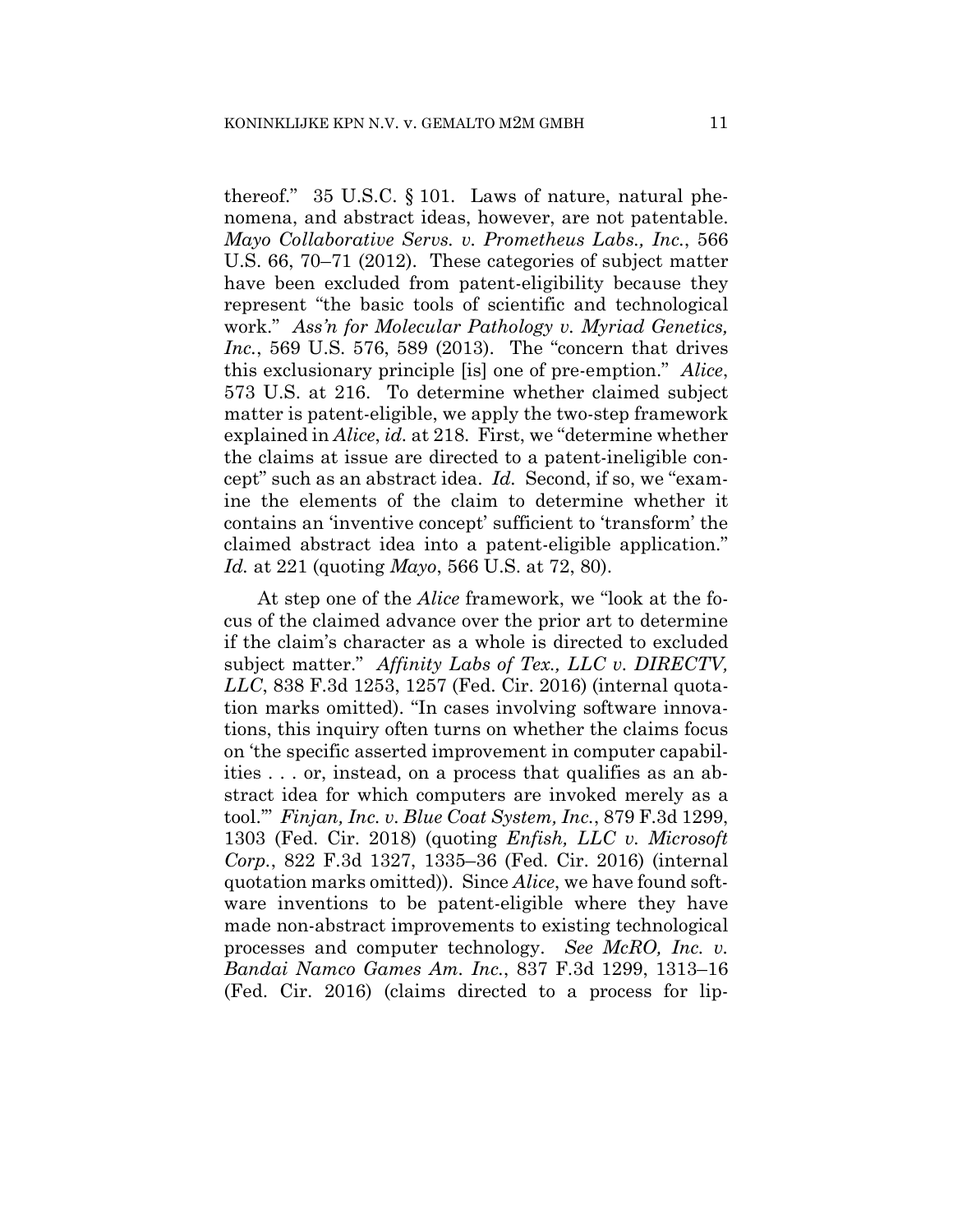synching animated characters that used specific rules to automate a previously subjective manual process); *Enfish*, 822 F.3d at 1337–39 (claims directed to a self-referential database that improved the way computers stored and retrieved data in memory); *Finjan*, 879 F.3d at 1304–06 (claims directed to generating a security profile that improved the ability of a computer system to identify potentially suspicious operations that it could not previously identify before); *Ancora Techs. Inc. v. HTC America Inc.*, 908 F.3d 1343, 1347–49 (Fed. Cir. 2018) (claims directed to storing a verification structure in a part of computer memory that is less vulnerable to hacking to improve security against unauthorized use of licensed software).

An improved result, without more stated in the claim, is not enough to confer eligibility to an otherwise abstract idea. *Finjan*, 879 F.3d at 1305 (stating that as a "foundational patent law principle," "a result, even an innovative result, is not itself patentable"). To be patent-eligible, the claims must recite a specific means or method that solves a problem in an existing technological process. *Compare Affinity Labs*, 838 F.3d at 1258 (finding claims related to wirelessly communicating regional broadcast content were directed to an ineligible abstract idea because "nothing in claim 1 . . . is directed to how to implement out-of-region broadcasting on a cellular telephone"), *and Intellectual Ventures I LLC v. Symantec Corp.*, 838 F.3d 1307, 1316 (Fed. Cir. 2016) (finding claims related to email filtering were directed to an ineligible abstract idea where there was "no restriction on how the result is accomplished" and the "mechanism . . . is not described"), *with McRO*, 837 F.3d at 1307, 1313–14 (finding claims to be directed to a patenteligible non-abstract improvement in an existing technological process because the claims recited "specific" rules that allowed automation of a previously manual process of lip synching three-dimensional animated characters).

In accordance with the above precedents, we conclude that appealed claims 2–4 of the '662 patent are patent-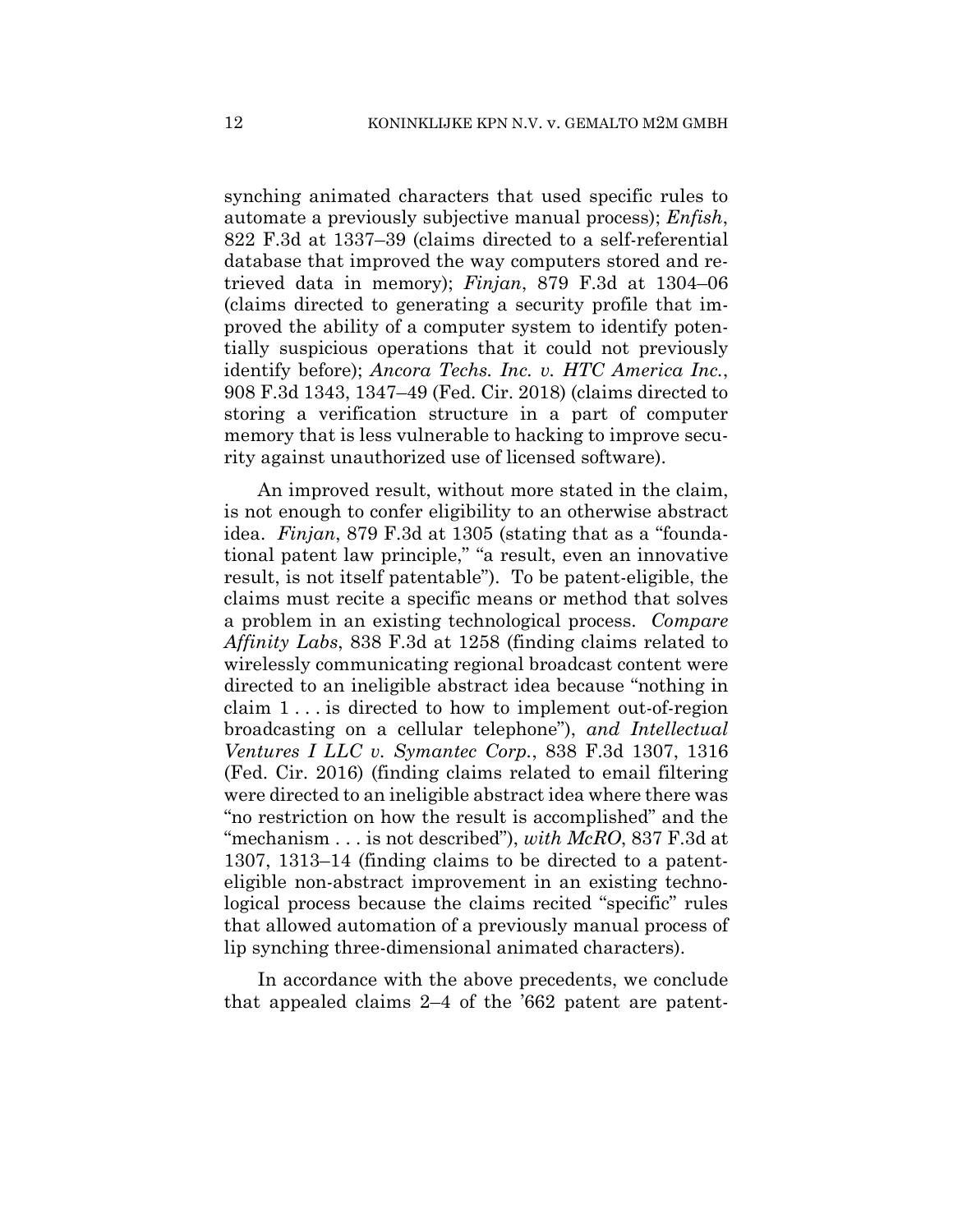eligible because they are directed to a non-abstract improvement in an existing technological process (i.e., error checking in data transmissions). By requiring that the permutation applied to original data be modified "in time," claim 2, which is incorporated into all appealed claims, recites a specific implementation of varying the way check data is generated that improves the ability of prior art error detection systems to detect systematic errors. *See* '662 patent at col. 2, ll. 51–53.

This claimed technological improvement is akin to the type of non-abstract improvement we found to be patenteligible in *Finjan.* In *Finjan*, the claims at issue recited a method of providing computer security by generating a "security profile" that identifies suspicious code that performs "potentially hostile operations." 879 F.3d at 1303–04. Unlike traditional systems that "simply look[ed] for the presence of *known* viruses," the claimed method was able to identify "*potentially* dangerous or unwanted operations. *Id.* at 1304 (emphases added). Thus, we concluded that the claimed method was directed to a "non-abstract improvement" over the prior art because it employed "a new kind of file that enable[d] a computer security system to do things it could not do before." *Id.* at 1305. Here, as in *Finjan*, the claimed invention is also directed to a non-abstract improvement because it employs a new way of generating check data that enables the detection of persistent systematic errors in data transmissions that prior art systems were previously not equipped to detect.

Appellees argue that the claims are ineligible because they fail to recite a last application step that uses the generated check data to actually perform error detection. According to Appellees, without this last step tying the claims to a "concrete application," the claims are doomed to abstraction. Appellees' Br. at 18–21. We disagree.

A claim that is directed to improving the functionality of one tool (e.g., error checking device) that is part of an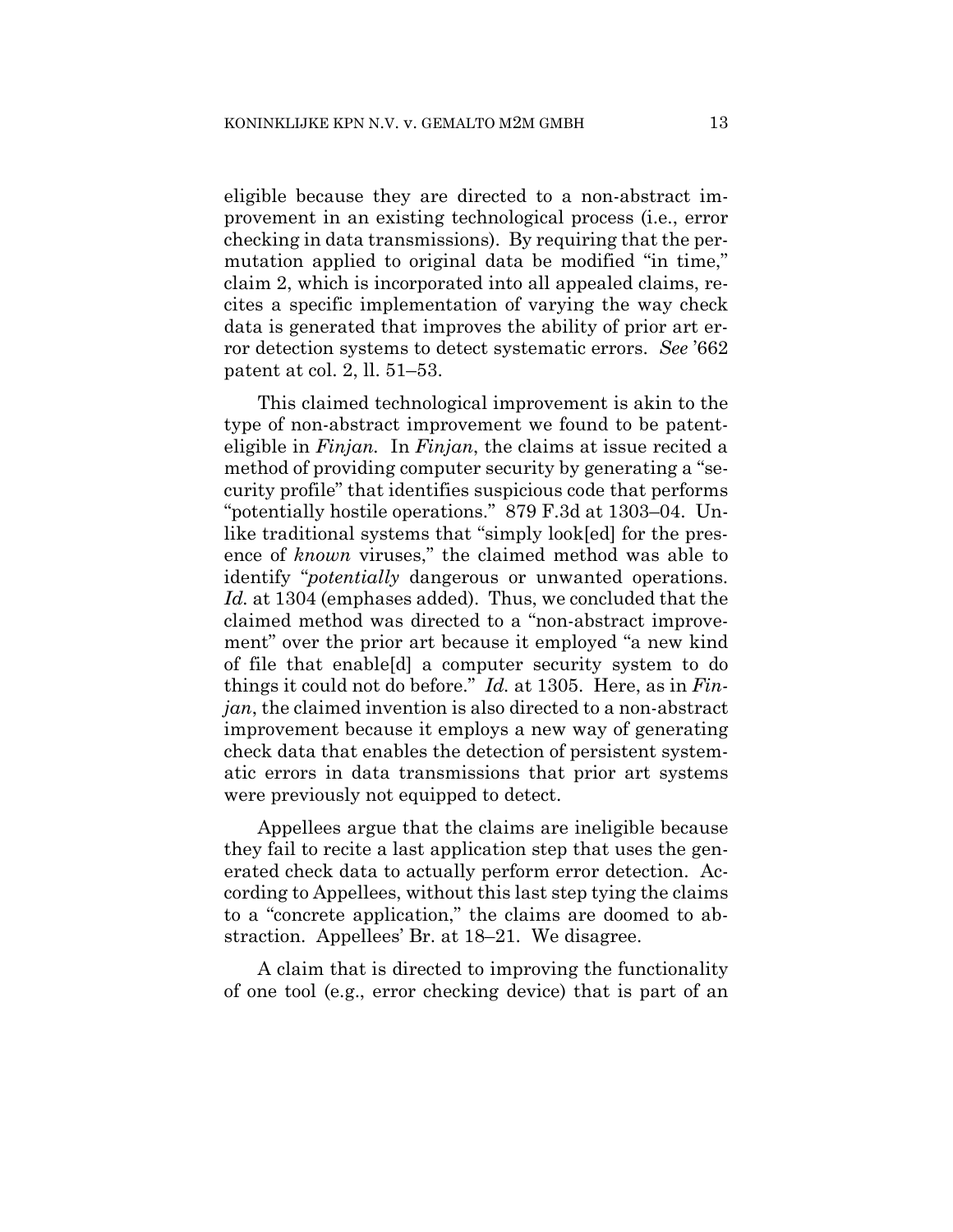existing system (e.g., data transmission error detection system) does not necessarily need to recite how that tool is applied in the overall system (e.g., perform error detection) in order to constitute a technological improvement that is patent-eligible. Rather, to determine whether the claims here are non-abstract, the more relevant inquiry is "whether the claims in th[is] patent[ ] focus on a specific means or method that improves the relevant technology or are instead directed to a result or effect that itself is the abstract idea and merely invoke processes and machinery." *McRO*, 837 F.3d at 1314; *cf. Electric Power Group, LLC v. Alstom S.A.*, 830 F.3d 1350, 1354 (Fed. Cir. 2016) (finding claims to be directed to a patent-ineligible abstract idea because "the focus of the claims [wa]s not on such an improvement in computers as tools, but on certain independently abstract ideas that use computers as tools").

In the present case, the appealed claims recite a sufficiently specific implementation (i.e., modifying the permutation applied to the original data "in time") of an existing tool (i.e., check data generating device) that improves the functioning of the overall technological process of detecting systematic errors in data transmissions. *See McRO*, 837 F.3d at 1313–16; *Ancora*, 908 F.3d at 1348–49. Importantly, the claims do not simply recite, without more, the mere desired result of catching previously undetectable systematic errors, but rather recite a specific solution for accomplishing that goal—i.e., by varying the way check data is generated by modifying the permutation applied to different data blocks. *Id.* at 1349; *Finjan*, 879 F.3d at 1305–06; *SAP America Inc. v. InvestPic, LLC*, 898 F.3d 1161, 1167 (Fed. Cir. 2018). In so doing, the claims sufficiently capture the inventors' asserted technical contribution to the prior art by reciting how the solution specifically improves the function of prior art error detection systems.

Importantly, Appellees do not dispute that varying the way check data is generated provides an improvement to an existing technological process. Rather, their main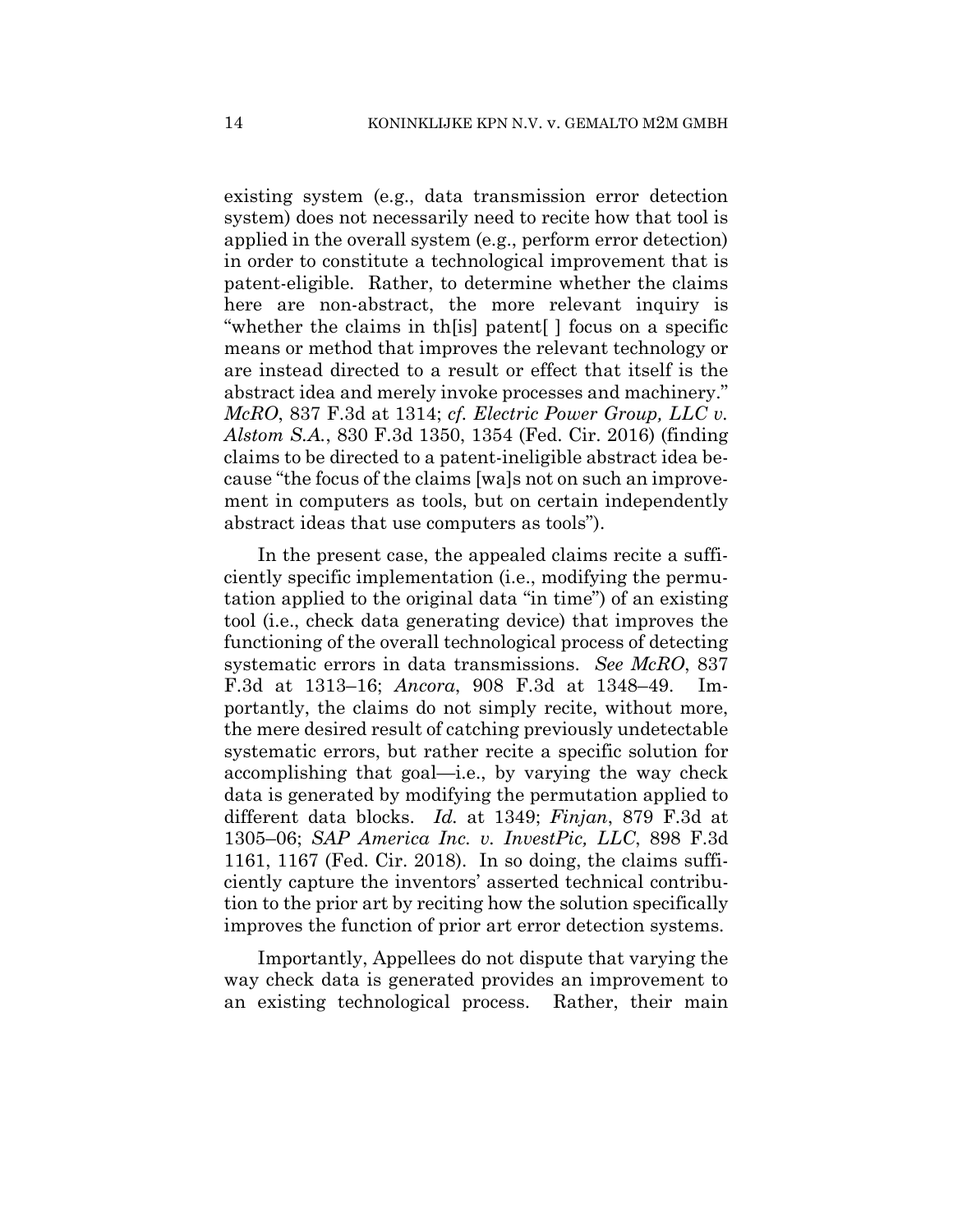argument is that this improvement is not adequately captured *in the claims* because the claims fail to tie the permutated data with the generation of new check data. Oral Arg. at 23:02–32; Appellees' Br. at 29–34. We disagree.

The appealed claims require that a "varying device" be configured to "vary original data *prior to supplying said original data to the generating device as varied data*," and that the "generating device" be configured to "generate check data." '662 patent at claim 1 (emphasis added). In a "wherein" clause, claim 1 specifies how the original data is varied by the varying device: by including a "permutating device configured to perform a permutation" on the bits in each block making up "said original data." *Id.* Thus, contrary to Appellees' proposed reading, claim 1 logically requires that original data be varied by permutation before being supplied to the generating device as "varied data."

Appellees further contend that even if the claims connect the permutated data with the generation of check data, the appealed claims are not directed to a patent-eligible technological improvement because the specification does not mention any technological benefit of using *permutations* to generate check data.2 But, even assuming that the law required the specification to discuss a technological benefit of the purported invention, as Appellees suggest, Appellees' argument still fails because it does not account for the specification as a whole. The specification states that "a variable checking function," as opposed to a "normal (fixed) checking function," "can almost always prevent the non-detection of repetitive errors." '662 patent at col. 2, ll.

1

<sup>2</sup> Though Appellees contend that KPN waived its argument that the specification discusses the technological benefits of the dependent limitations of claims 2–4, Appellees' Br. at 35, we believe that it was adequately preserved in KPN's Opposition Brief to Defendant's 12(c) motion. *See*  J.A. 428–49, 438.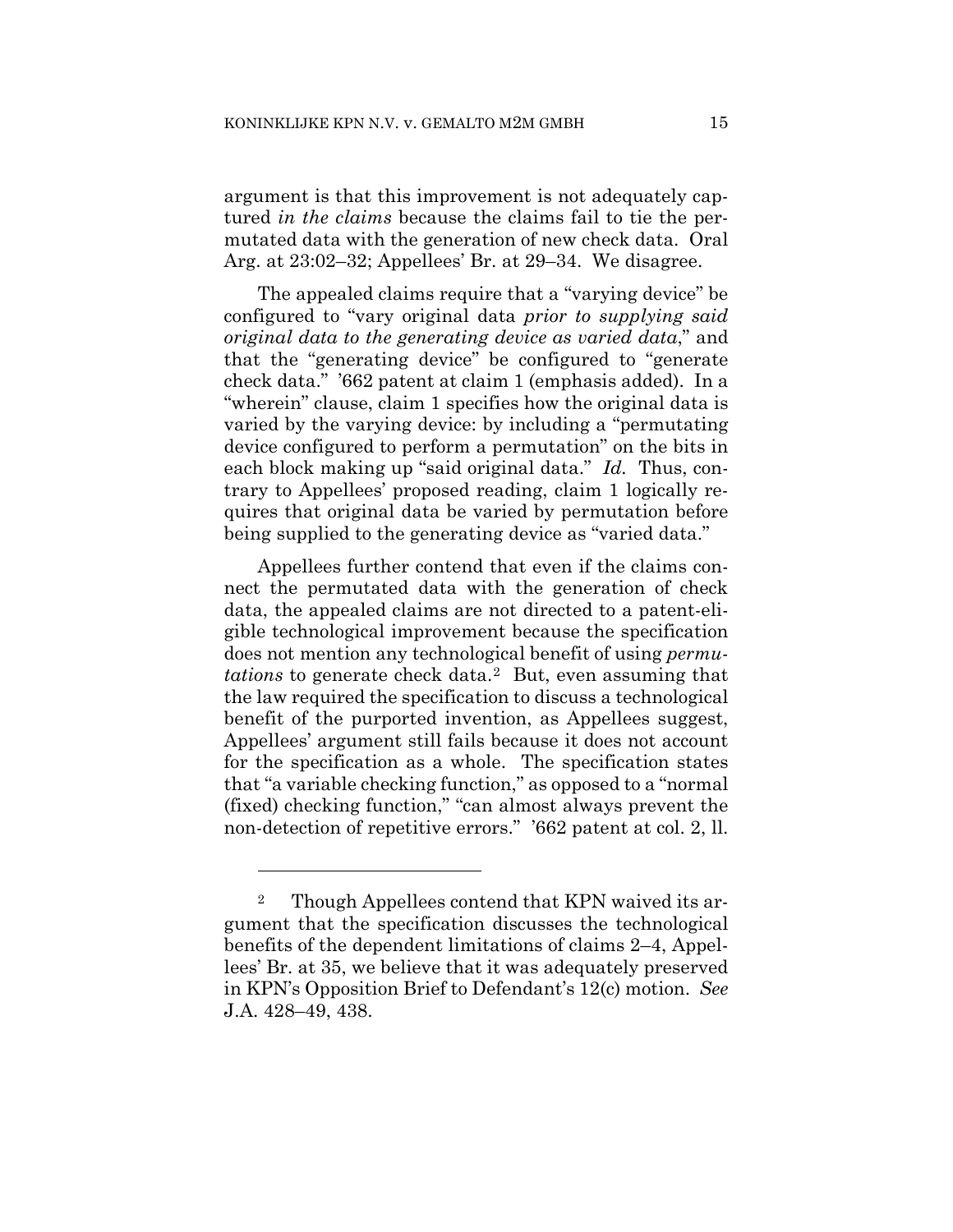48–53. In a later section, it states that one way of providing a "variation value" is to use "different permutations." *Id.*  at col.  $5, 1, 65 -$ col.  $6, 1, 2$ . Thus, a review of the specification makes clear that modifying the permutation in time provides the technological benefit of preventing non-detection of repetitive errors, just like other variable generating functions.

Appellees contend that the district court correctly found that the claims on appeal are similar to the abstract "data manipulation" claims that we have held to be ineligible in prior cases. Appellees' Br. at 27–29. We disagree. While the claims in those cases were arguably related to advances in computer technology, none were limited to a specific improvement in computer functionality. Absent sufficient recitation of *how* the purported invention improved the functionality of a computer, the "improvement" captured by those claims was recited at such a level of result-oriented generality that those claims amounted to a mere implementation of an abstract idea on a computer, not the specific way to improve the functionality of a computer. *See Electric Power Group, LLC v. Alstom S.A.*, 830 F.3d 1350, 1354 (Fed. Cir. 2016). While the patents in these cases may have claimed an improved result in a technical field, the claims failed to recite a specific enough solution to make the asserted technological improvement concrete.

For example, in *Digitech*, the patented invention purportedly solved the problem of distortion that occurred when translating the display of an image from a source device to a different output device. 758 F.3d at 1347–48. The claimed solution took various device-dependent information and "combin[ed]" them into a "device profile." *Id.*  at 1351. Though the specification discussed using this device profile to correct for device-specific image distortions, *id.* at 1347–48, this asserted improvement in image processing was not specifically captured in the claims. In the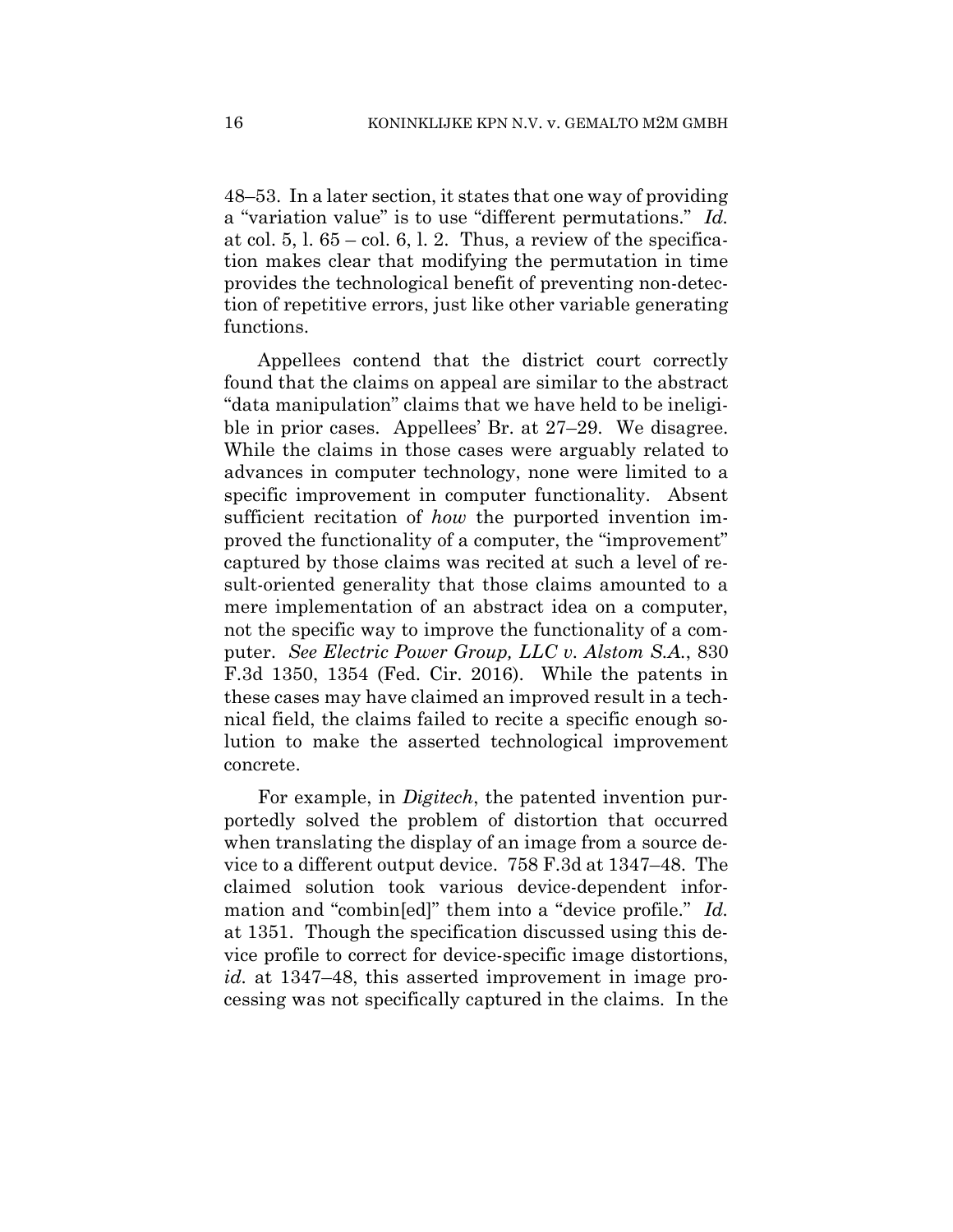preamble, the claimed method stated that the "device profile" was used "for capturing, transforming, or rendering an image." *Id.* at 1351. But in the body, the claimed method failed to explain how the device-dependent information was actually used by the recited mathematical correlation to accomplish image distortion correction. *Id.* at 1350–51. Absent further elaboration, the claims were too abstract to capture the inventors' purported technical contribution in correcting image distortion. As such, the claims amounted to no more than "taking existing information . . . and organizing this information into a new form." *Id.* at 1351.

In *RecogniCorp*, the inventors purported to solve the problem of encoding images in a way that required "less memory and bandwidth." 855 F.3d at 1324. While the claims used an "image code" to reproduce an image based on a mathematical operation, *id.*, they did not adequately capture the inventors' asserted technical contribution, because the claims recited no more than "*standard* encoding and decoding, an abstract concept long utilized to transmit information." *Id.* at 1326 (emphasis added). Thus, we found that the claims merely amounted to an ineligible abstract process "for which computers are invoked merely as a tool," not a software invention that actually improved the functioning of a computer. *Id.* at 1327 (emphasis added) (quoting *Enfish*, 822 F.3d at 1336).

The ineligible claims in *Two-Way Media* and *Intellectual Ventures*, which are even less similar to the appealed claims, also fail to concretely capture any improvement in computer functionality. In *Two-Way Media*, we found that the claimed solution merely recited a series of abstract steps ("converting," "routing," "controlling," "monitoring," and "accumulating records") using "result-based functional language" without describing how the goal of real-time load balancing was achieved. 874 F.3d at 1337. In *Intellectual Ventures*, the asserted technological improvement appeared to be accomplished by a user interacting with a